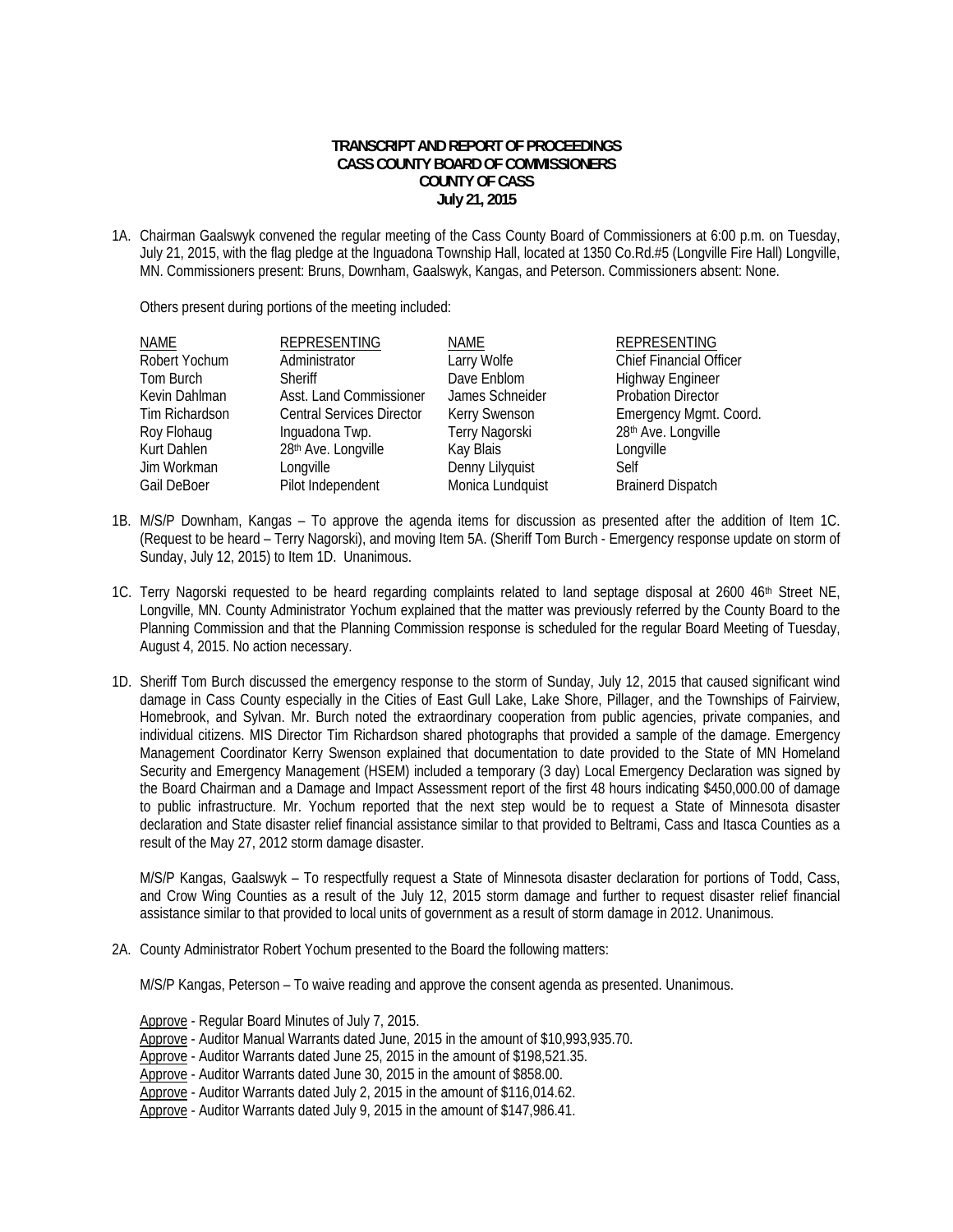Receive & file - Monthly budget reports.

Approve - HHVS Auditor Warrants dated July 10, 2015 in the amount of \$78,230.14.

Approve - HHVS Commissioners Warrants dated July 10, 2015 in the amount of \$127,536.82.

Approve Personnel Items - A. Budgeted positions scheduled for replacement. 1. Receive & file - Notice of resignation of Danielle Smith, County Agency Social Worker-CPS, Grade 30, effective July 17, 2015. 2. Receive & file - Notice of appointment of Jenna Berg, County Agency Social Worker-CPS, Grade 30, Step 1 to fill position vacated by Danielle Smith effective July 8, 2015. 3. Receive & file - Notice of appointment of Bailey Wethern, County Agency Social Worker-CPS, Grade 30, Step 1 to fill position vacated by Shelly Johnson effective July 13, 2015. 4. Receive & file - Notice of appointment of Carrie Wineburner, Office Support Specialist, Grade 16, Step 1 to fill position vacated by Jill Oberfell effective July 20, 2015. 5. Receive & file - Notice of resignation of Katrina Miller, Eligibility Worker, effective July 28, 2015, and receive and file the notice of intent to fill budgeted Eligibility Worker, Grade 22. B. Positions scheduled for no replacement at this time. None. C. Other. None.

Approve licenses – Off Site On Sale: Growlers Gathering 7/25/15 (Bear's Den) Gary Dauer, Meadow Brook. On Sale Intoxicating (including Sunday): Soo Line Saloon & Eatery - Nystrom Ventures, LLC, Remer Twp.

 Approve - 2015 Federal Payment-In-Lieu distribution to nineteen townships totaling \$164,284.00 and Cass County's share totaling \$383,332.00.

 Authorize - Payment of budgeted support for FY2015 to the Working Together Coalition in the amount of \$3,500.00(1/2 payment).

| Bid                                 | <b>Bid Amount</b> |
|-------------------------------------|-------------------|
| Gas Service Company - Walker MN     | \$5,450.81        |
| Lakes Gas Company - Pequot Lakes MN | \$5,728.00        |
| Ferrellgas - Grand Rapids MN        | \$8,480.00        |

 M/S/P Kangas, Peterson – To award the bid to provide & install 2 – 1000 gallon LP tanks/w high pressure regulators to Gas Service Co. not to exceed \$5,450.81 (Land Dept. and Shop). Unanimous.

 Authorize - Payments to North Country Electrical Services Inc. Payment #1(Inv. #8877) in the amount of \$14,426.10; and Payment #2(Inv. #8898) in the amount of \$20,700.00 for upgrade to fire alarm system.

Receive & file - Auditor -Treasurer's Interest Income Report for June 2015.

 Authorize - Payments to Mark Beard Invoice#0035 in the amount of \$3,701.87; Lucachick Architecture, Inc. (Invoice#LA12359, LA12360 & LA12361) in the total amount of \$2,540.00; Lindys Plumbing LLC.(Inv#23687) in the amount of \$40,000.00; RW Electric, Inc. in the amount of \$5,184.00 Highway Shops (source of funds from Capital Fund – Garages & Capital Outlay Bldgs.); Bolton & Menk, Inc. (Invoice#0179384) in the amount of \$705.00 (Capital Fund).

 Approve - Site specific agreement to maintain hunter walking trails (Daggett Brook in South Trelipe Township, Michaud Lake in Smoky Hollow Township, and Tank Lake in Blind Lake Township) using State of MN Funds, agreement serves as permission from Cass County to have the State of MN mow hunter walking trails on both State of MN and Cass County managed lands.

 Approve Cass County SWCD Invoice #12 to provide professional services for Aquatic Invasive Species (AIS) prevention - \$73,296.50.

Approve - Road easement #15-9-137-29-44 (Wilson Twp.) to Gayle Jorges, Erik Martenson, and Sean & Elizabeth Jorges.

Receive & file - Auditor-Treasurer Sharon Anderson resignation from the Bi-CAP Board of Directors.

Receive & file - Quarterly report of litigated claims.

Approve Assessor's Office Abatements - 2015 Tax year - Shannon Avery, 29-858-0100 Pike Bay, Remove Personal Property Tax (current \$124.00, proposed \$ 0.00, Tax \$ change - 124.00).

 Approve - Draft contract with Northland Community Schools for election support services – tentative election date November 9, 2015.

 Approve - Emily/Outing Snowbirds request to construct and maintain a portable toilet on county administered land in Sec. 3 139N,R27W(Trelipe).

2B. Administrator Yochum presented a summary of the 2014 population estimates from the MN State Demographer. Cass County's population estimate for 2014 was 28,570 compared to the 2010 census of 28,567 (a 0.51% change), and the 2014 household estimate is 12,004 compared to the 2010 census of 11,948 (a 0.47% change).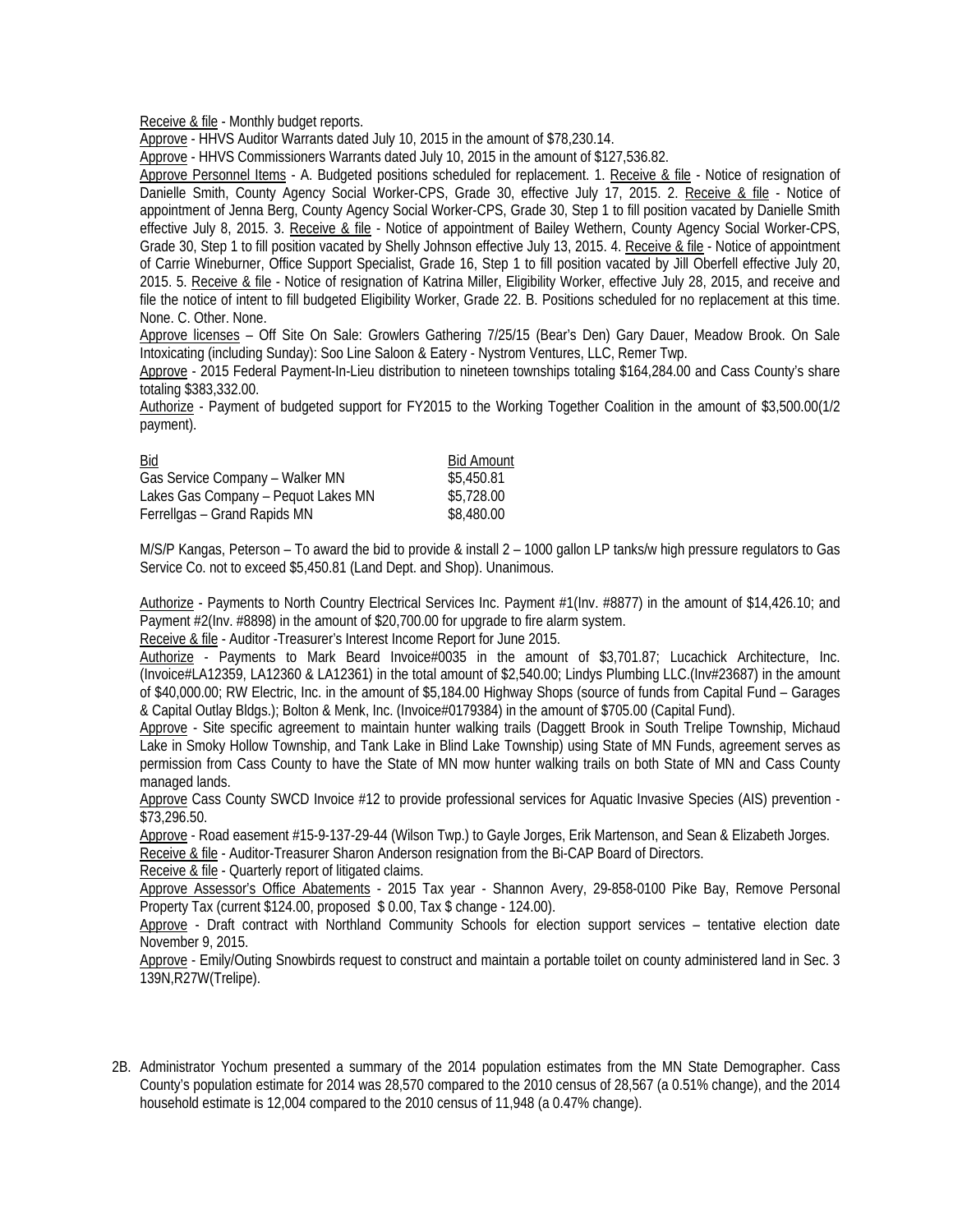M/S/P Peterson, Bruns – To receive & file the MN State Demographer population estimate report dated July 15, 2015. Unanimous.

- 2C. Mr. Yochum summarized the Leech Lake Band Liaison Committee meeting of Monday July 13, 2015. Cass County personnel consisted of Commissioner's Downham, and Bruns, Administrator Bob Yochum, and Highway Engineer Dave Enblom. Leech Lake Band personnel consisted of DRM Director Rich Robinson, Land/Environmental Director Levi Brown, Tribal Roads Manager Art Chase, and GIS Project Manager Ryan Anderson. The group reviewed the July 2015 status of project goals including law enforcement, judiciary, legal, roads, trails, human services, environmental, land management, and legislative. No action necessary.
- 3A. Assistant Land Commissioner Kevin Dahlman explained the Land Department recommendation to authorize an alternate land sale of Lots 23 and 24, Block 2, West Breezy Heights, Cass County, Minnesota consistent with related statutes and an executed State District Court stipulation agreement. Mr. Dahlman reported that sale would not conclude for less than the appraised value of \$27,700.00 plus associated fees for a total of \$28,743.41. Mr. Dahlman presented Resolution 28-15 setting time and date for alternate land sale.

Commissioner Downham offered Resolution No. 28-15 and moved its adoption, Commissioner Kangas seconded:

WHEREAS, the following parcel of land described as: Lots 23 and 24, Block 2, West Breezy Heights, Cass County, Minnesota is Tax-Forfeited land and the Cass County Board classifies said parcel as non-conservation lands, (Appraised Value: \$27,700.00),and

WHEREAS, the Cass County Auditor-Treasurer has determined that the highest and best use of said parcel will be achieved by combining it with adjoining parcels, and

WHEREAS, sale of such parcels is authorized under M.S. 282.01 Subd. 7a.,

NOW, THEREFORE, BE IT RESOLVED: that said parcel be offered for sale by sealed bids to adjoining property owners at no less than its appraised value; the sale will be for cash, and held by the Cass County Auditor-Treasurer at 10:00 a.m., Monday, August 31, 2015 at the Auditor's Office at the Courthouse, Walker, MN.

Resolution No. 28-15 was adopted by majority vote: Ayes: Bruns, Downham, Gaalswyk, Kangas, Peterson. Nays: None.

4A. Probation Director Jim Schneider requested Board approval to submit a grant application to the Minnesota Department of Public Safety, Office of Justice Program, for a Cass County Pretrial Release Program, requesting funds up to \$200,000 for a 2-year period beginning October 1, 2015. Mr. Schneider explained the scope of the proposal that would improve corrections operations including community involvement and governmental partners including the Leech Lake Band of Ojibwe. Plans include hiring one FTE as part of this funding to implement a pretrial supervision program in Cass County, as the program would aid law enforcement in accountability, facilitate services for offenders and reduce our jail population. Mr. Schneider added that the project is a collaborative effort between our community, county attorney, Leech Lake Band of Ojibwe, judiciary, law enforcement, jail and probation departments who serve the same offenders in different capacities.

M/S/P Bruns, Downham - To approve the submission of a grant application to the Minnesota Department of Public Safety, Office of Justice Program, for Cass County Pretrial Release program, by the Probation Department. Unanimous.

- 5A. Discussed as Item 1D.
- 6A. Highway Engineer Dave Enblom reported receipt of a City of East Gull Lake request for a speed limit reduction on CSAH #70 and CSAH #77 within the City of East Gull Lake. Mr. Enblom explained the MnDOT traffic study process to determine appropriate speed limits. Engineer Enblom presented Resolution No. 29-15 and recommended its approval.

Commissioner Downham offered Resolution No. 29-15 and moved its adoption, Commissioner Gaalswyk seconded:

 WHEREAS, the Cass County Highway Department has requested a speed zone safety study for CSAH 77 and CSAH 70 within the City limits of East Gull Lake.